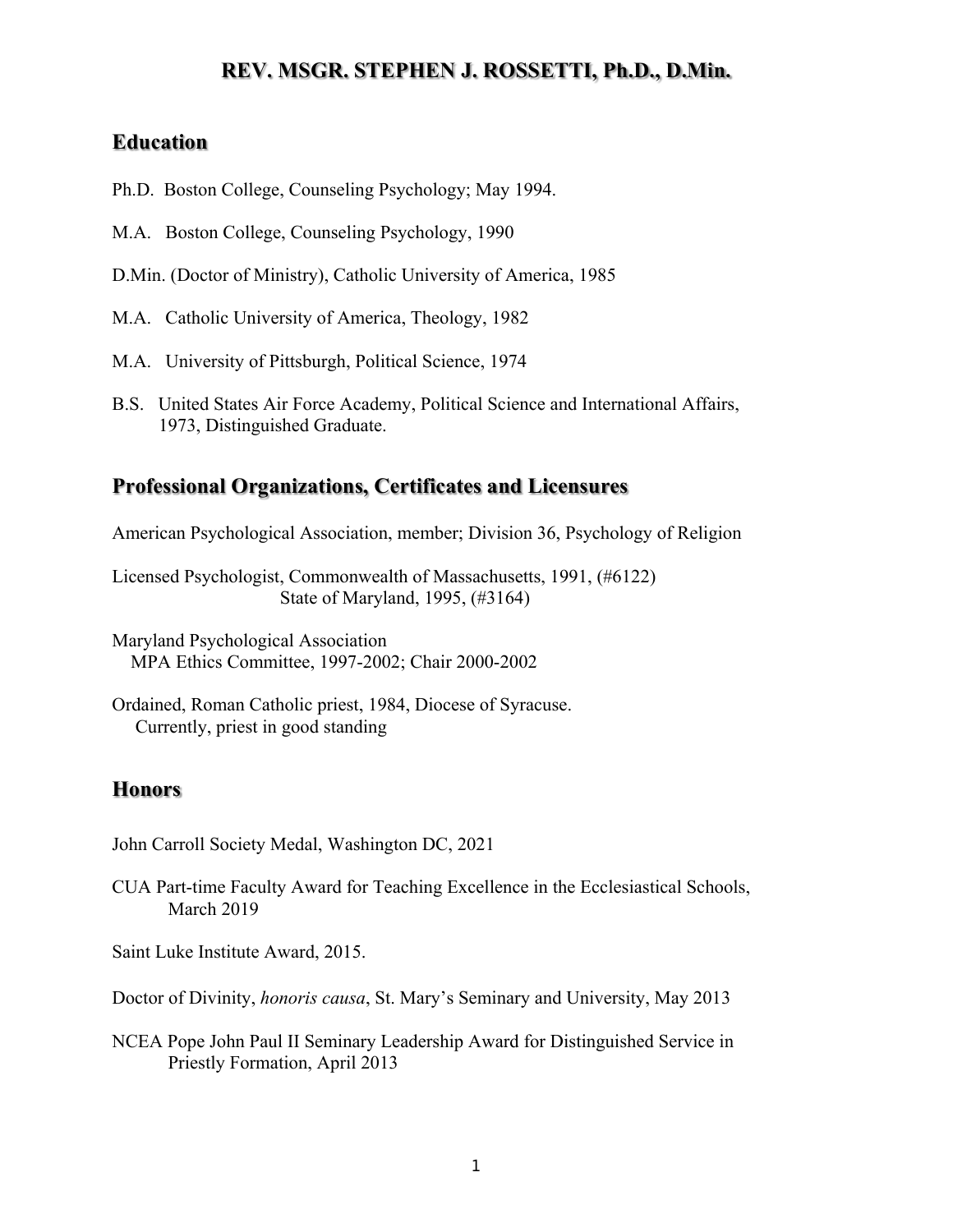- Touchstone Award, National Federal of Priests' Councils (NFPC), 2010 is a national award for a priest who is a "touchstone for genuine, quality priesthood."
- Conferral of *Papal Honor of Monsignor*, rank of Chaplain of His Holiness, November 19, 2006.
- Catholic Press Association Book Award. *The Joy of Priesthood*. Notre Dame, IN: Ave Maria Press, 2005.
- Alumnus Lifetime Service Award, Theological College of the Catholic University of America, 2004.
- Distinguished Priest Award, John Carroll Society, Archdiocese of Washington, DC. April 2, 2000. For significant contribution to the healthcare ministry.

Proclaim Award, United States Catholic Conference, 1994, outstanding efforts in media work.

Silver Gryphon Award, Book Publishing Award, for *Slayer of the Soul*, 1991.

USAF Security Service's Outstanding Junior Officer of the Year, 1977.

# **Professional Experience**

2020-present President and CEO, St. Michael Center for Spiritual Renewal

2014- present *Research Associate Professor* of Pastoral Studies at CUA

2012- 2019 *Fellow*, Institute for Policy Research and Catholic Studies, the Catholic University of America

2012- 2018 *Professore Invitato*, Gregorian University in Rome, Italy

2013- 2014 Returned as *President* of Saint Luke Institute, an international network of mental heathcare and educational programs for clergy and religious with sites in Louisville, St. Louis, Manchester UK, Baltimore, Silver Spring MD, with educational/formational efforts in Rome Italy and a new site in South Africa.

> \*Expanded *SLIconnect*- an online educational series (*www.sliconnect.org*). \*Founding and developing SLI sites in South Africa and St. Louis. \*Turned around SLI finances- went from a \$740,000 loss before I arrived to a \$1.2 million surplus.

2010-2014 *Clinical Associate Professor of Pastoral Studies* at Catholic University of America

2011-2012 *Associate Dean for Seminary and Ministerial Programs*, School of Theology and Religious Studies

\*Led the integration of WTU students with CUA at the closing of WTU.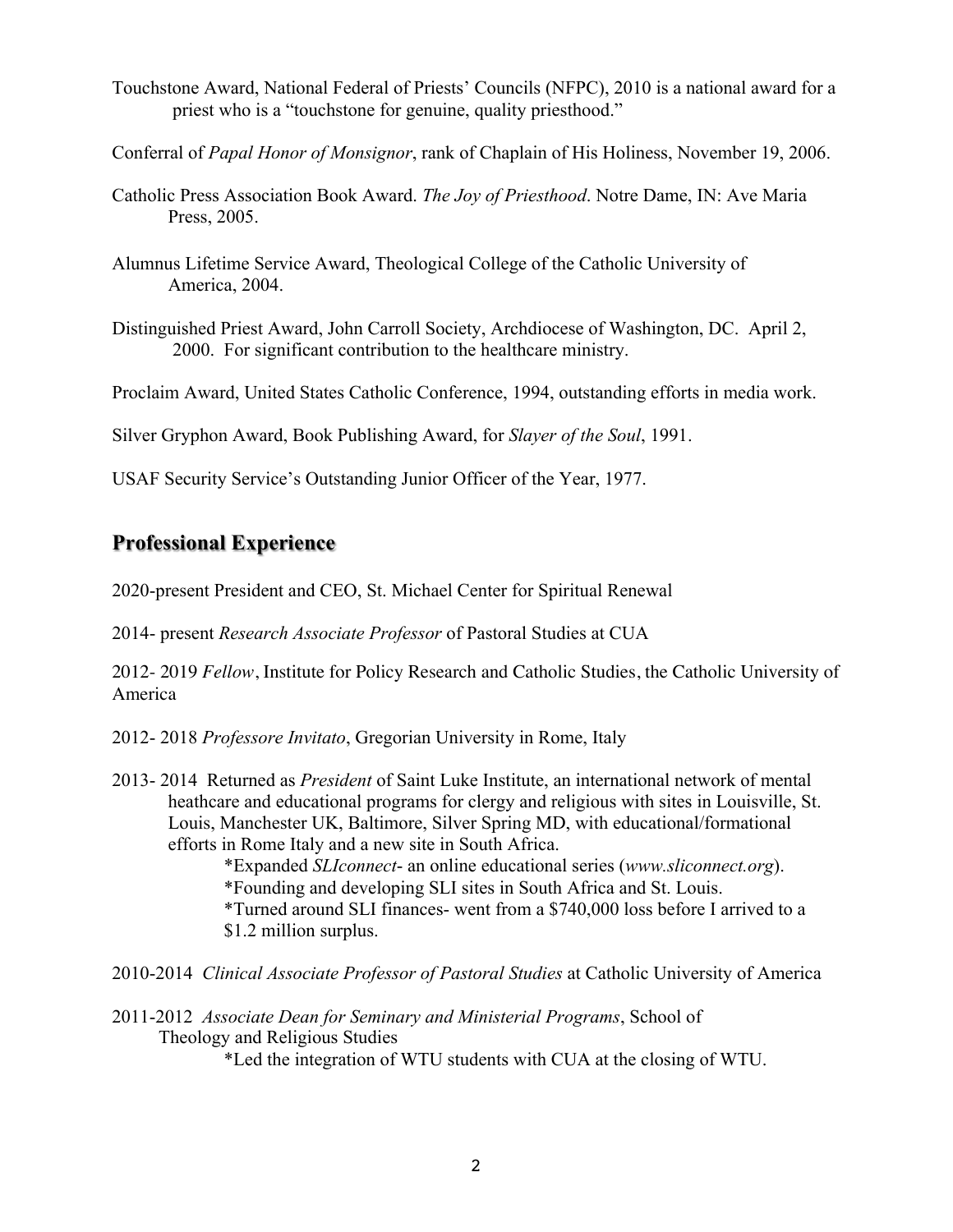- 2010-2013 *Director of Doctor of Ministry Program and Pastoral Studies Coordinator*. \*Re-founded and developed a new Doctor of Ministry program at CUA which is a hybrid of face-to-face classes plus online learning.
- 2009-2013 *Managing Director*, Equinox Foundation LLC, Vermont; directed all business operations of 7,000 acre Carthusian monastery operations including two hydroelectric plants, toll road, gift shop, logging industry, transmission towers and leases, and staff. \*Built \$2.8 million award-winning high-tech visitor's center \*Built \$1.3 million hydroelectric plant. \*Developed a harmonious, effective team that ran the foundation operations
- 2004-2005 *Adjunct Faculty*, taught Basic Supervised Ministry courses, Catholic University of America
- 1996-2009 *President, Chief Executive Officer*, Saint Luke Institute (SLI) and *Chair of the Board* and *CEO* of St. Luke's Centre (SLC) in Manchester, England.

*\**Founded and grew the SLI development program which raised a total of \$16 million for an institute with an annual budget of \$8 million.

- \*Conducted a successful \$5 million capital campaign.
- \*Started the successful annual SLI benefit at the Apostolic Nunciature.
- \*Also started and ran the successful fund-raising efforts for the site in Manchester UK.
- 1993-96 *Executive Vice-President, Chief Operating Officer*, Saint Luke Institute \*Conducted a \$2 million building renovation program and led the Institute in moving to a new location. \*In 1994, guided Saint Luke's through its most successful scores on the JCAHO triennial accreditation process.
- 1991-1992 V.A. Medical Center, Bedford MA., part-time. Psychological testing and clinical assessment, locked acute ward.
- 1990-1992 *Research Assistant*, Boston College
- 1988-1990 *Director of Education*, House of Affirmation; a national residential and outpatient center for clergy and laity. Member of Central Administration; interfaced with Board of Directors; planning, policy and marketing implementation for HOA nationwide (2 residential sites, 5 outpatient sites); directed educational programs, Summer Institute and HOA publications. Outpatient psychotherapist, small group facilitator.
- 1987-1988 *Associate Pastor*, St. James Church, Johnson City, N.Y.
- 1984-1987 *Associate Pastor*, St. Patrick Church, Binghamton, N.Y.
- 1983-1984 *Chaplain*, University of Maryland Student Center, part-time.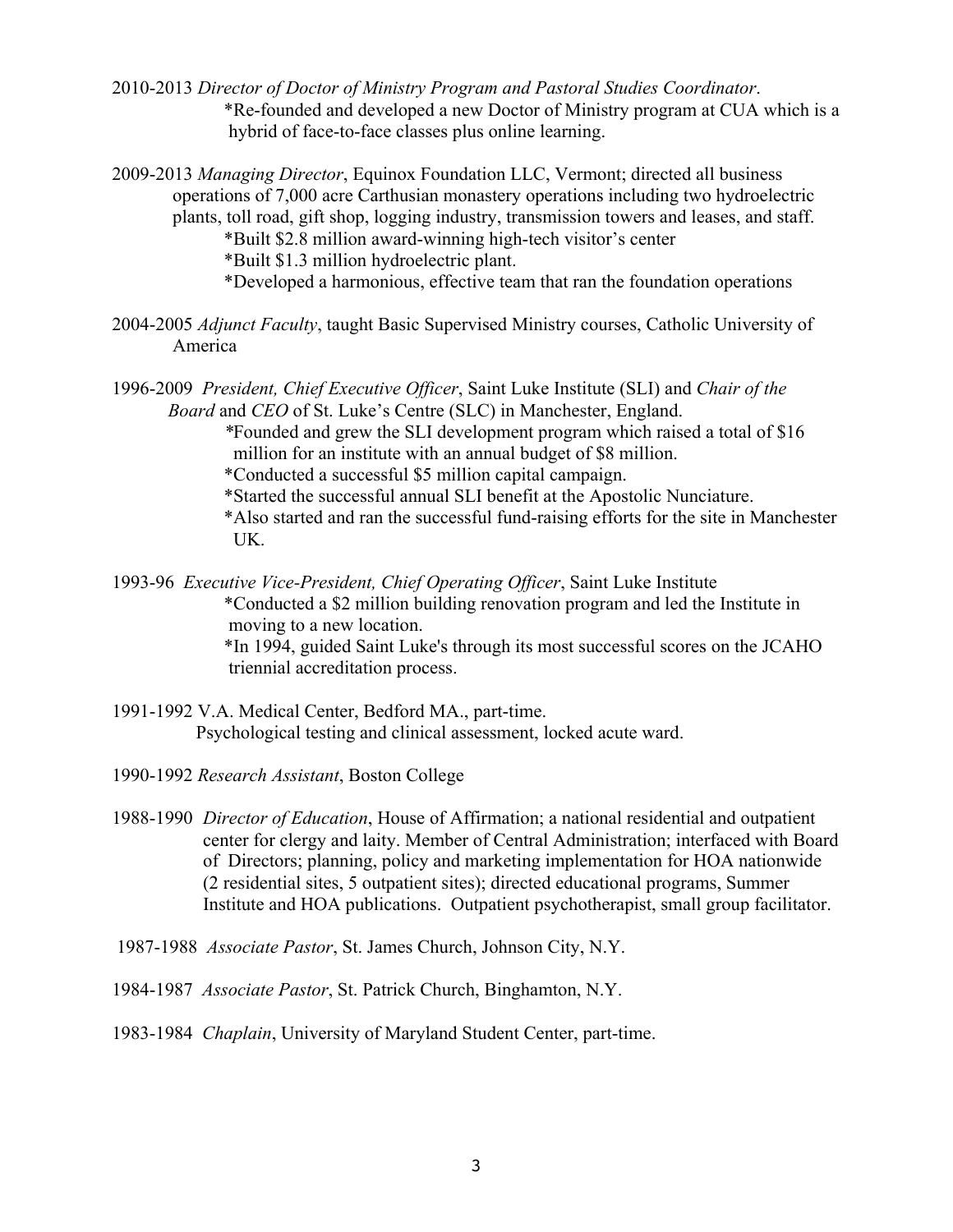- 1977-1979 *US Air Force Security Service Command Representative*, Austin, Texas; represented USAFSS General to 12AF General's staff.
- 1976-1977 *Instructor*, University of Maryland, overseas extension, Political Science, Taiwan; began first college course in Taoyuan prison
- 1976-1977 *Director of Operations Management*, USAF intelligence Squadron, Taiwan. Directed intelligence collection effort of squadron, commanded 150 persons.
- 1975-1976 *Flight Commander*, USAF Intelligence Squadron, Taiwan, Commanded intelligence operation of 100 persons.

# **Sample of Lectures**

- Sept 2018-April 2019 Workshops for Dioceses of Allentown, Scranton, Sacramento, Syracuse, and St. Vincent's Regional Seminary, FL.
- Jan-August 2018 Workshops for Bishops and Priests/Religious: Poland, Norway, Taiwan, India, and Rome
- April 2017 Workshops in China for Chinese Bishops and Priestly and Religious Formators
- February 2017 Workshops in Colombia for the Pontifical Commission on Child Protection
- April 2016 Workshops in Papua New Guinea to PNG-Solomon Island annual Bishops' meeting
- March 15, 2015 Fr. Carl J. Peter lecture at the Pontifical North American College, Rome, Italy. "Preaching the Word: When the People Stop Listening."
- February 27, 2015 Keynote Address, First National Child Protection Conference, Athlone Ireland. Sponsored by the National Board for Child Protection.
- February 2014, Invited Speaker, "Character Overcoming Conflict," 21st Annual Character in Leadership Symposium, USAF Academy
- May 2013, St. Mary's Seminary and University, Commencement Address. Reprinted in *Origins*.
- February 2012, Speaker at Gregorian University (Rome, Italy) International Symposium "Toward Healing and Renewal," Bishops from over 100 episcopal conferences in the world.
- October 2011, Featured Speaker at CUA symposium on *Why Priests Are Happy* (the entire CUA symposium was focused on my book and its research findings).
- January 2011 Led weeklong retreat for 19 Bishops of Region V (Alabama, Mississippi, Louisiana, Kentucky and Tennessee).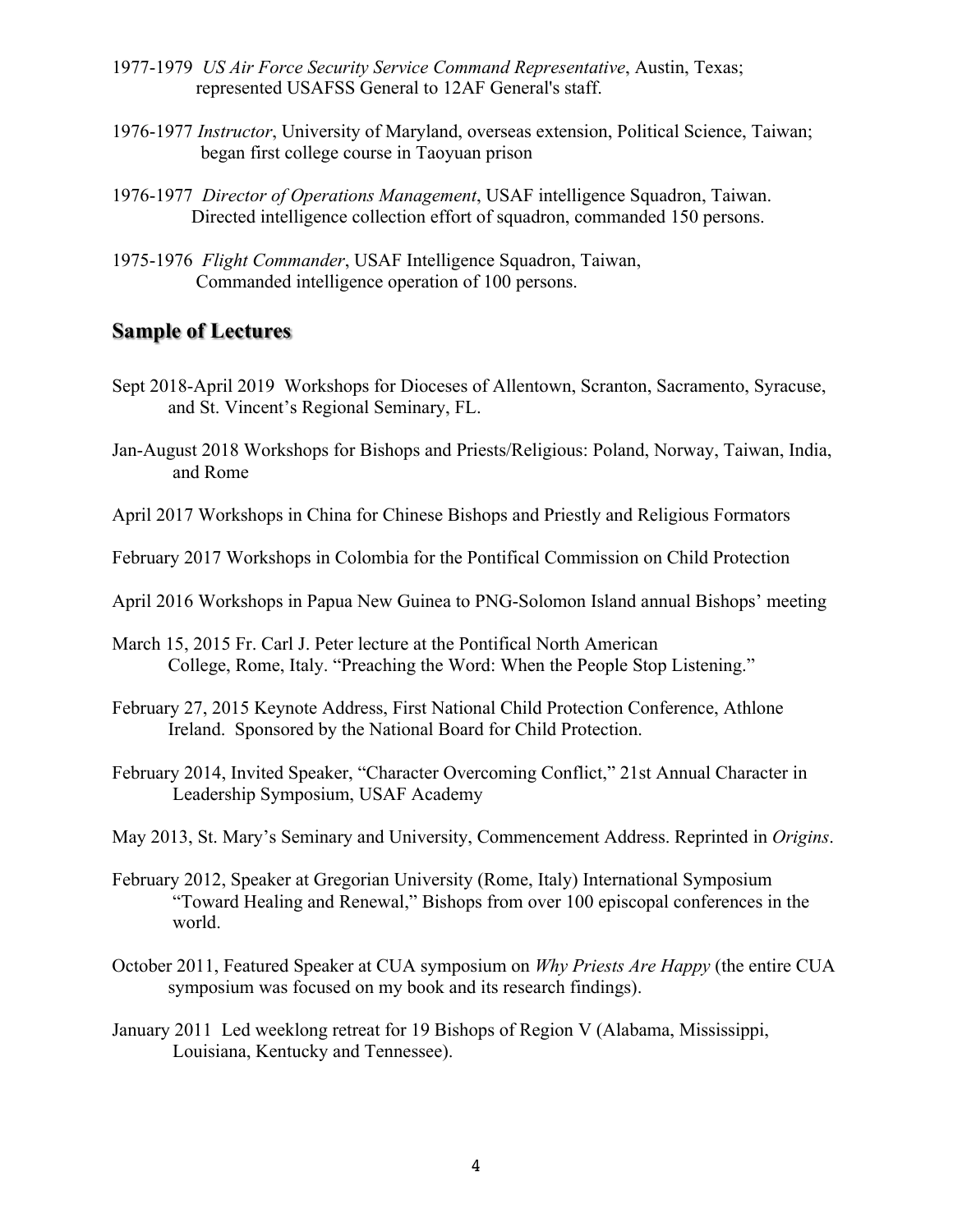- Sept 2010 National Conference of Catholic Diocesan Vocation Directors (NCDVD), Annual Convention, pre-convention workshop, "The Psychological and Spiritual Health of Catholic Priests."
- June 2010 U.S. Conference of Catholic Bishops, Spring meeting, St. Petersburg, FL. "The Relationships of Priests and Bishops Today." Reprinted in *Origins,* 2010.
- Aug 2009 Bishops and Priests of the Province of Atlanta (all dioceses within this ecclesiastical province), "A Spirituality of Diocesan Priests."
- June 2009 Diocese of Plymouth England, "The Joy of Priesthood," a workshop for the clergy of the Diocese.
- Jan 2009. Preached Annual Retreat for the Bishops of Regions IV and XIV. Palm Beach, FL.
- June 2008. "Becoming Priests for the First Time," Public presentation sponsored by the Vincentians at All Hallows College, Dublin, Ireland.
- June 2004. Broken Bay Institute, Australia: "Integrating a Healthy Sexuality." And Diocese of Christchurch, New Zealand, presenter of the annual clergy convocation.
- November 2002. "L'itineraire de la Folie a la Joie: Ou de la Psychologie a la Vie Mystique," Sponsored by *Notre Dame de Vie*, Provence, France.
- September 2002. "The Priest as Man of Communion," National Conference of Diocesan Vocation Directors (NCDVD) Convention. Reprinted in *Origins*, 2002.
- June 2002. "A Spirituality of Priesthood Today," Diocese of Melbourne, Australia.
- February 2001. "A Vision and Perspective for Today's Priests." National Convention of NOCERCC (National Organization for the Continuing Education of Roman Catholic Clergy). Reprinted in *Origins* March 22, 2001.
- December 2000. "Contemporary Ethical Issues in the Practice of Psychology," Sponsored by the Maryland Psychological Association.
- August 1997. *Invited Symposium Speaker*, APA National Convention, "Effects of Priest Child Sexual Abuse on Trust," Chicago, Illinois.
- August 1996. *Invited Forum Speaker* "The Psychological Treatment of Sex Offenders," International Society for Prevention of Child Abuse and Neglect, Dublin, Ireland
- October, 1995. "Sexuality and Power" to religious leaders, Dublin, Ireland.
- May 1995. "Screening and Assessment of Sexual Pathology," Clinical social workers and Psychologists, Catholic Social Services, May 1995, Vancouver, Canada.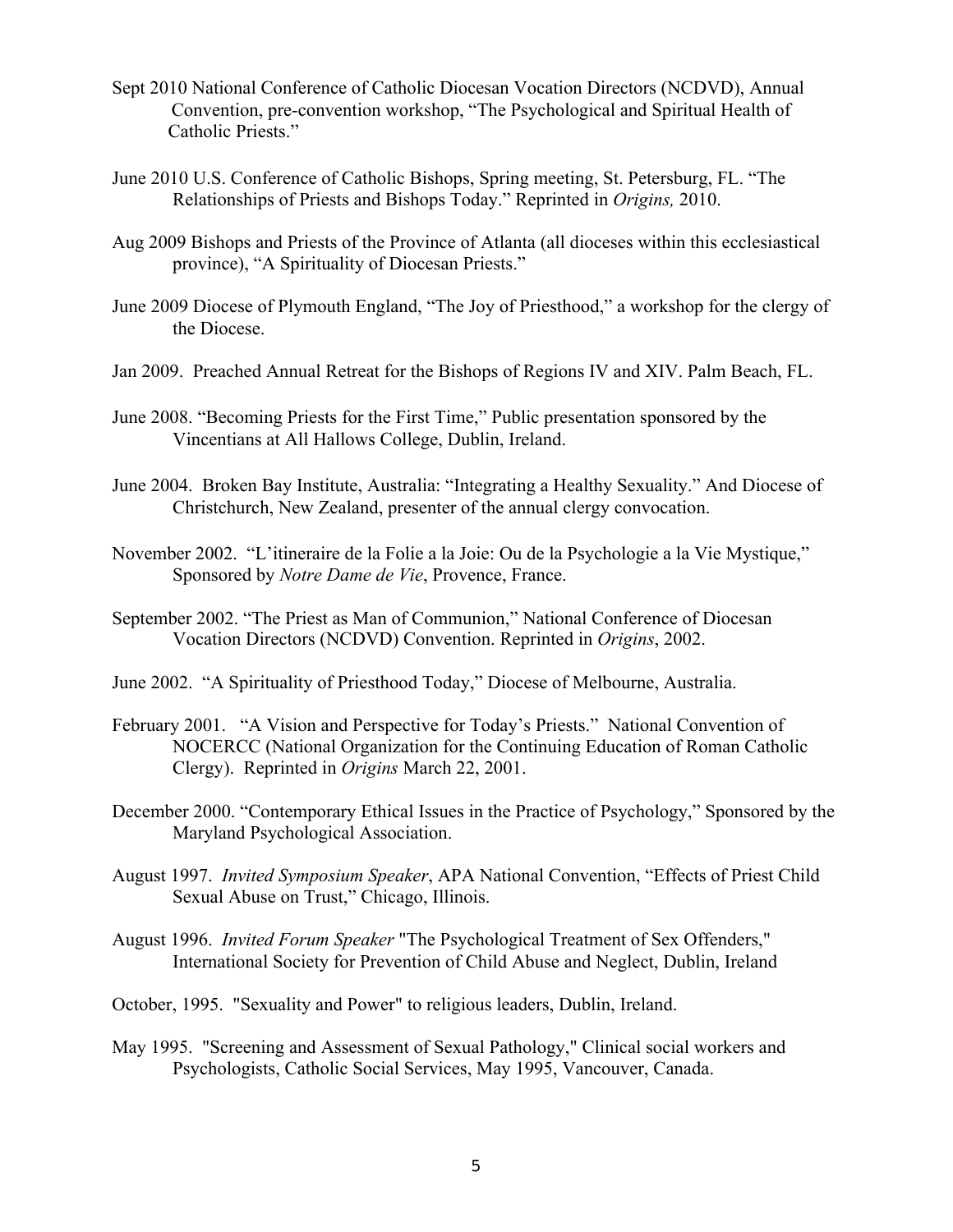## **Selected Professional Activities**

- 2016 Named consultant to the Pontifical Commission for the Protection of Minors
- 2012- present Member of Scientific Advisory Board to the Pontifical Gregory University Centre For Child Protection, Germany and Italy
- 2015-2019, Board of Directors, *The Parish Catalyst (https://www.parishcatalyst.org/)*
- 2011-2014 Consultant to USCCB Committee on the Protection of Children and Young People
- 2009-2011 Consultant to USCCB ad hoc committee to review the *Charter for the Protection of Children and Young People*.
- 2008 NCEA working group on using psychological testing for screening candidates for the priesthood.
- April 2-5, 2003 Invited to attend the Vatican Symposium on child abuse sponsored by the Pontifical Academy for Life. (Sexual Abuse in the Catholic Church: Scientific and Legal Perspectives," *Pontificia Academia Pro Vita*, Libreria Editrice Vaticana, 2004, Citta de Vaticano.)
- 2000-2002 VIRTUS project, advocacy for victims and prevention of child sexual abuse, National Catholic Risk Retention Group, Inc., consultant.
- 1993- 1997 *Founding Member, Board of Directors*, Interfaith Sexual Trauma Institute (ISTI), Saint John's University
- 1989- present Media presentations on psychological, wellness and priesthood issues; selected appearances: *Meet the Press*, *Larry King Live,* CNN, and newspapers such as the *New York Times, The LA Times, The Irish Times*, BBC, NPR and AP wire stories. Currently regular guest on *EWTN* news.

# **Publications**

### *BOOKS & SETS OF TAPES*

*Diary of an American Exorcist,* Sophia Institute Press, June 2021

*The Priestly Blessing*, Ave Maria Press, Notre Dame, October, 2018.

*Letters to My Brothers.* Ave Maria Press, Notre Dame, Indiana, Oct 2013*.*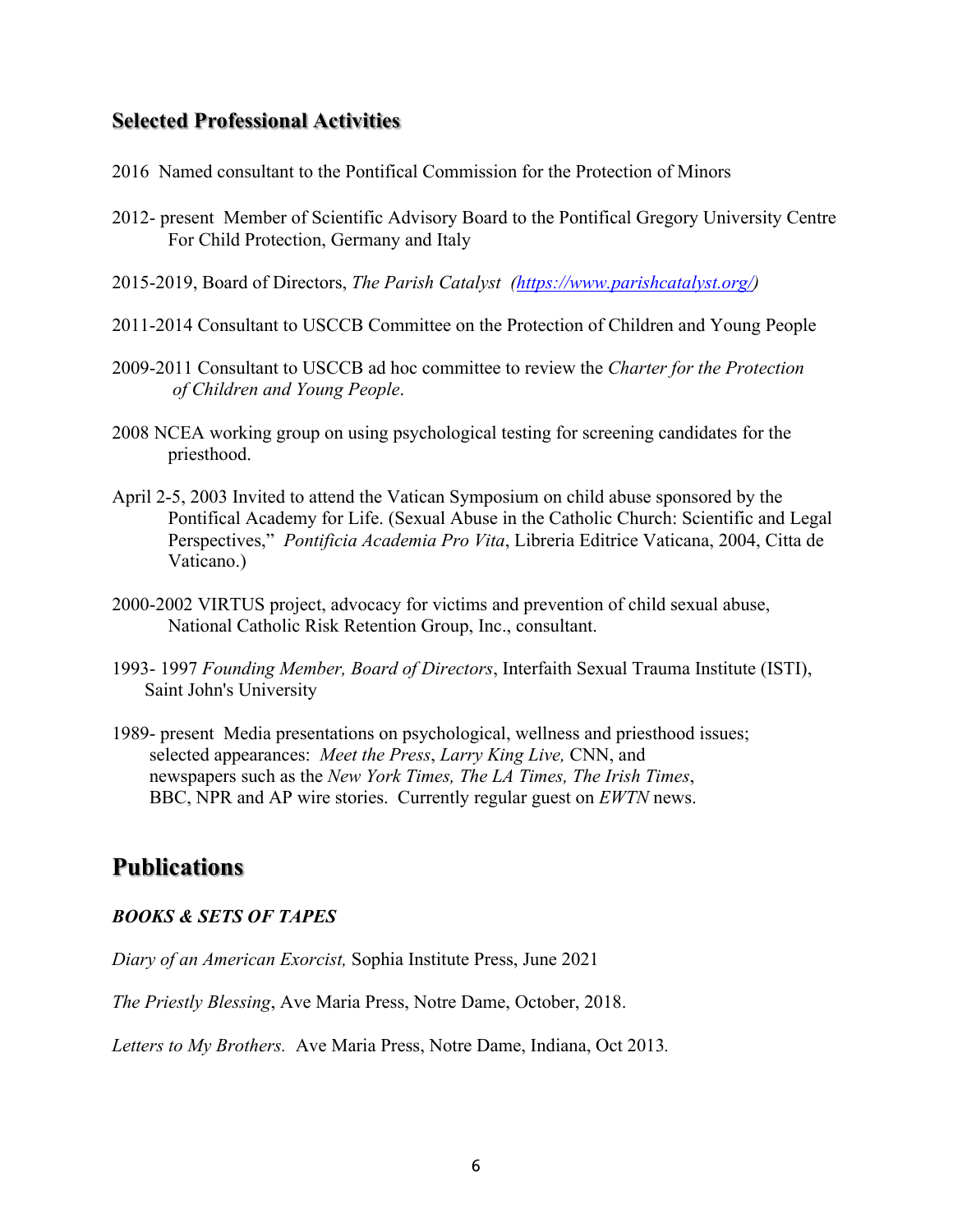- *Why Priests Are Happy: A Study of the Psychological and Spiritual Health of Priests.* Ave Maria Press, Notre Dame, Indiana, Oct 2011.
- *Called to a Deeper Relationship to God.* Alba House Cassettes, Society of St. Paul, Canfield, Ohio, Feb 2011.
- *Born of the Eucharist: A Spirituality for Priests*. (edited volume) *Ave Maria Press*, Notre Dame, Indiana, 2009 (February 2010, Catholic Book Publishers Association, soft-cover bestseller list)
- *Behold Your Mother: Priests Speak About Mary.* (edited volume) *Ave Maria Press,* Notre Dame, Indiana, 2007.
- *The Joy of Priesthood.* Ave Maria Press, Notre Dame, Indiana, 2005. (Also translated into Polish and available in Poland; translated into Vietnamese and available in Vietnam and published in India as well.)
- *When the Lion Roars: A Primer for the Unsuspecting Mystic*. Ave Maria Press, Notre Dame, Indiana, 2003.
- *A Spirituality of Christian Leadership*. Alba House Cassettes, Society of St. Paul, Canfield, Ohio, 2001.
- *A Priesthood of Joy.* Alba House Cassettes, Society of St. Paul, Canfield, Ohio, 2001.
- *Challenges of Contemporary Priesthood*. Alba House Cassettes, Society of St. Paul, Canfield, Ohio, 1997.
- *A Tragic Grace: The Catholic Church and Child Sexual Abuse*. ISTI Books, Liturgical Press, 1996.
- Rossetti, S. & Muller, W. eds. *Sexueller MiBbrauch Minderjähriger In der Kirche: Psychologische, seelsorgliche und institutionelle Aspekte*. MATTHIAS-GRÜEWALD- VERLAG GMBH, Mainz, Germany, 1996.
- *Slayer of the Soul: Child Sexual Abuse and the Catholic Church.* Ed. Mystic, Ct.: Twenty-Third Pubs, 1990, 3rd printing.
- *A Fire On The Earth: Daily Living in the Kingdom of God*. Twenty-Third Publications, Mystic, Conn., Sept, 1989.
- *I Am Awake*, Paulist Press, 1987. Paulist Press best-seller.
- D.Min. Dissertation: *The Loyal Rebels: A Ministerial Event for Young Adults Based on the Spirituality of Taizé*, University Microfilms, Ann Arbor, MI., 1985.
- O'Neill, B., Alberts, D. & Rossetti, S. *Political Violence and Insurgency: A Comparative*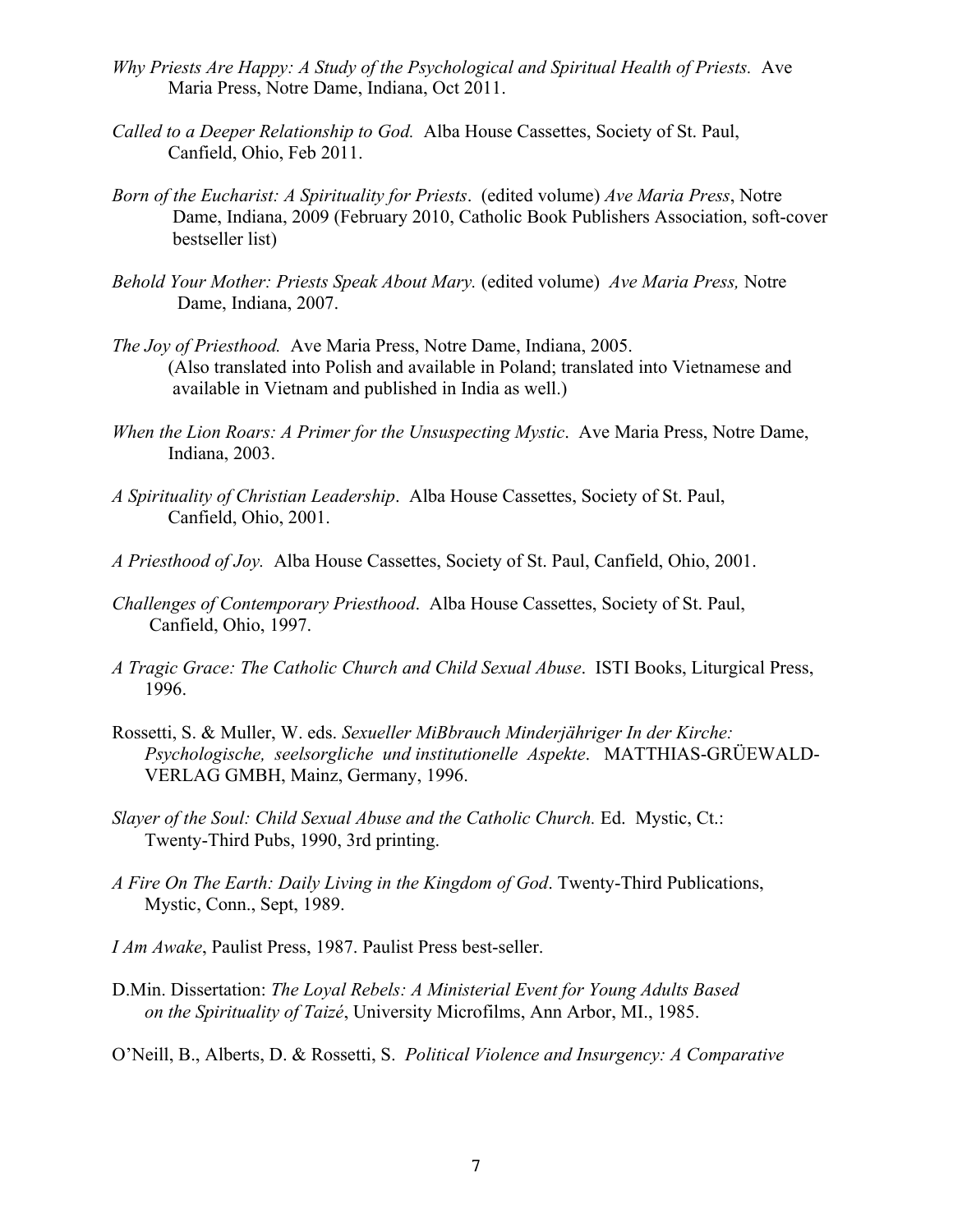*Approach*. Phoenix Press, Arvado, CO., 1974.

#### *SELECTED ARTICLES and BOOK CHAPTERS*

- "Priests, Suicide, and Redemption," in *Responding to Suicide: A Pastoral Handbook for Catholic Leaders*, Ave Maria Press, 2020.
- "Sexual Exploitation and A Call to Integrity in the Priesthood," with Fr. Hans Zollner, *Seminary Journal*, In Press.

"The Clergy Abuse Crisis: Didn't We Fix This?", *The Priest*, 2018, pp. 25-31.

"Five Ways to Safeguard Children Everywhere," *America*, October 29, 2018.

"Asceticism for the Newly Ordained," *Pastores* (Poland), 2018.

"Why Some Priests Leave," *The Priest*, 74(1), January 2018, pp. 40-43.

"Seven Steps to Support the Newly Ordained", Pastores (Poland) (77) September 2017

"A Culture of Safeguarding," *Origins: CNS Documentary Service*, March 19, 2015, 44(41).

"New Priests for the New Evangelization," *Seminary Journal*, 19(3), published December 2017.

- Rossetti, S. and Rhoades, C., "Burnout in Catholic clergy: A predictive model using psychological and spiritual variables," *Psychology of Religion and Spirituality, Vol 5(4), November, 2013, pp. 335-341.*
- "True Listening: Antidote to Narcissism and Core of Ministry."St. Mary's Seminary and University Commencement address. *Origins: CNS Documentary Service*. May 30, 2013, 43(4), 60-62.
- "A Recent Study of Celibacy and the Priesthood: What Do The Data Tell Us?" in *The Charism of Priestly Celibacy: Biblical, Theological and Pastoral Reflections*, edited by John C. Cavadini. Ave Maria Press, Notre Dame, IN, 2012, pp. 143-161.
- "Learning From Our Mistakes: Responding Effectively to Child Sexual Abusers," in *Toward Healing and Renewal*, edited by Charles J. Scicluna, Hans Zollner, and David John Ayotte, Paulist Press, Mahwah, N. J., 2012, pp. 29-46.
- "The Priesthood Today and Tomorrow." *Origins: CNS Documentary Service*. April 14, 2011, 40(44), 713-723.
- "The Relationship of Priests and Bishops Today." *Origins: CNS Documentary Service*. July 22, 2010, 40(10), 158-159.

"Trials Will Leave Priesthood, Church Stronger." *Origins: CNS Documentary Service*. April 29,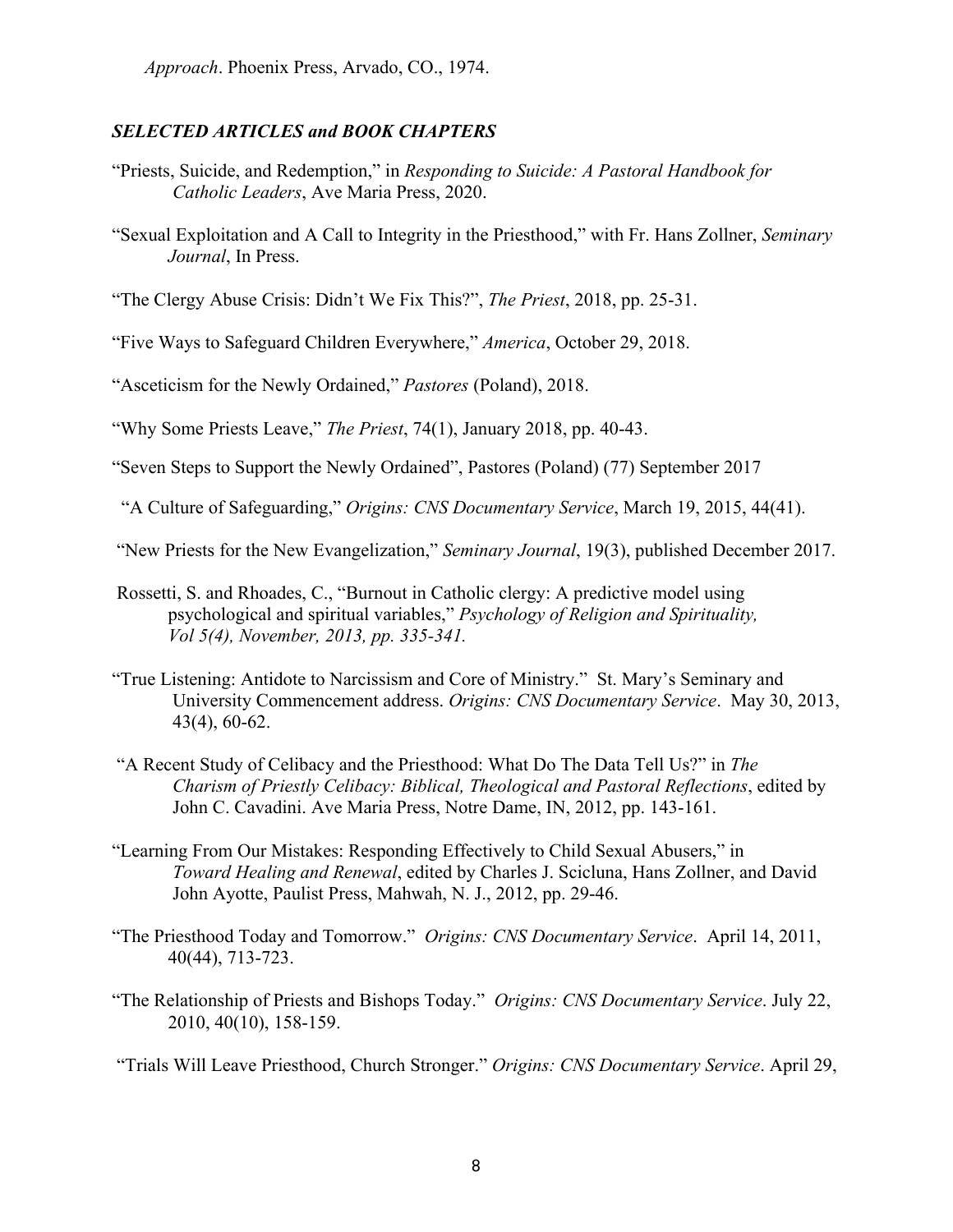2010, 39(46), 752-755.

- "The Psychological Health of Priests Today: Myths and Facts," *Seminary Journal*,Vol 15(3), Winter 2009, pp. 69-77.
- *Our Journey into Joy: Ten Steps to Priestly Holiness. Ave Maria Press*, Notre Dame, Indiana, 2009. (Pamphlet which sold 20,000 copies.)
- "Becoming Priests for the First Time." *Origins: CNS Documentary Service*, July 3, 2008, pp. 122-131.

"Priestly Life and Morale Today." *The Priest*, Oct. 2005, pp. 12-21, 47.

- "Post-Crisis Morale Among Priests," *America*, September 13, 2004, 191(6), pp. 8-10.
- "From Anger to Gratitude: Becoming a Eucharistic People." *Origins: CNS Documentary Service*, April 15, 2004, 33(44), 757-762.
- "Renewal of the Priesthood in the Post-Dallas Era," *Origins*, September 18, 2003, 33(15), pp. 241-248.
- "The Priest as a Man of Communion," *Origins*, October 3, 2002, 32(17), pp. 283-289.
- "Renewed Search for Priestly Identity," *Human Development*, Summer 2002, 23(2), pp. 38-42.

"Priesthood in Transition," *Human Development*, Summer 2000, 21(2), pp. 29-34.

Cimbolic, P., Wise, R., Rossetti, S., and Safer M. "Development of a Combined Objective Ephebophile Scale," *Journal of Sexual Addiction and Compulsivity*, 6, 1999, pp. 253-266.

"Understanding Diocesan Priesthood," *Human Development*, Spring 1999, 20(1), pp. 35-39.

"The Passion of Anger," *Human Development*, Summer 1998, 19(2), pp. 15-20.

"Spirituality of the Priesthood," *Human Development*, Spring 1997, 18(1), pp. 26-32.

- "The Effects of Priest-Perpetration of Child Sexual Abuse on the Trust of Catholics in Priesthood, Church and God," *Journal of Psychology & Christianity*, 1997, 16(3), pp. 197-209.
- Rossetti, Stephen, et. al., "Development and Preliminary Validation of the MMPI-2 Scale for Same Sex Priest-Child Molesters," *Journal of Sexual Addiction and Compulsivity*, 4(4), 1996, pp. 341-356.

"Spiritual Asphyxiation," *Human Development*, Winter 1996, 17(4), pp. 5-10.

"The Impact of Child Sexual Abuse on Attitudes Toward God and the Catholic Church,"